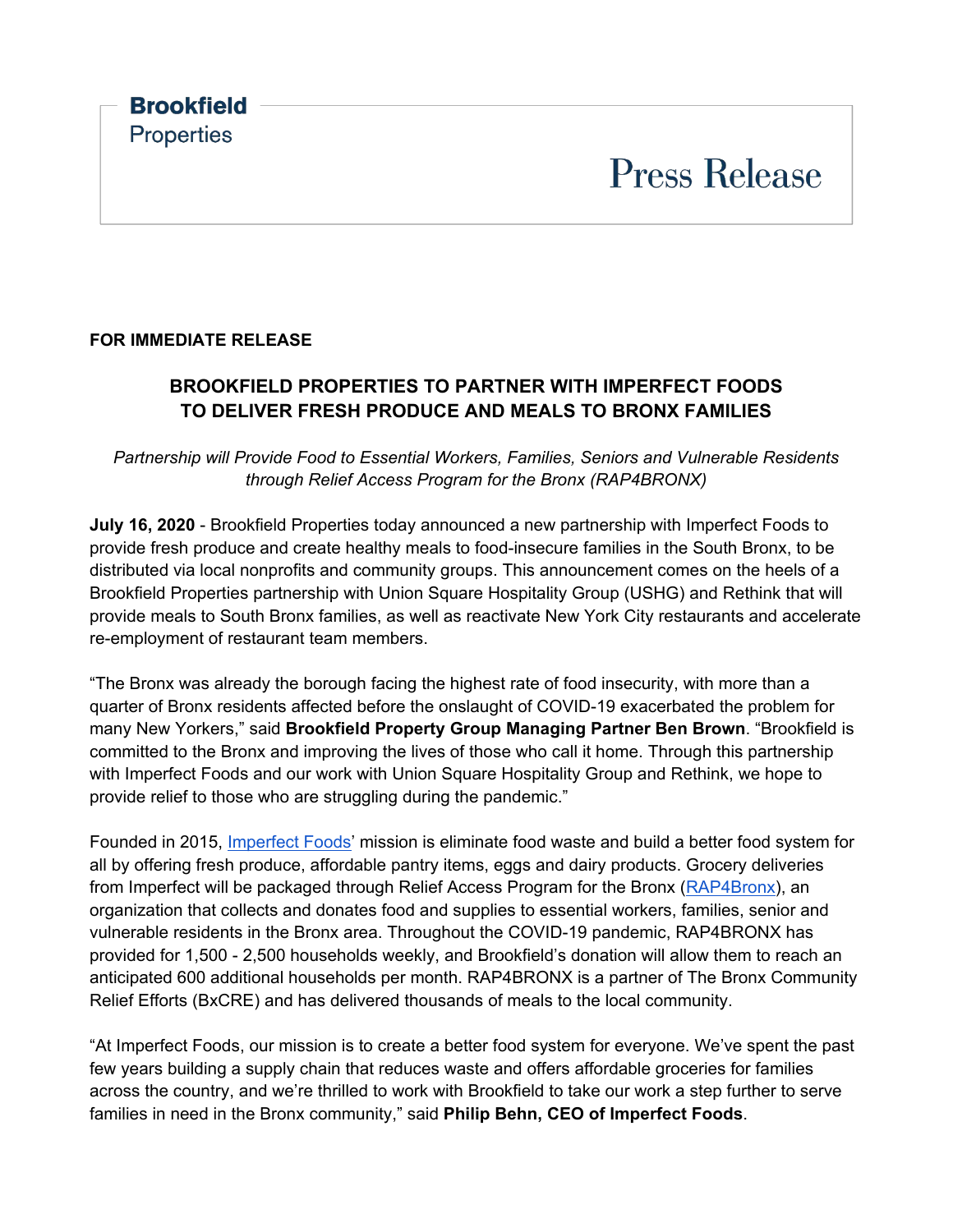

"RAP4Bronx is extremely grateful for the donation and support of Brookfield Properties and Imperfect Foods. Through this partnership, we will be able to continue to address the food insecurity that exists throughout the Bronx community," said **Rachel Charlop- Powers, Program Coordinator, RAP4Bronx**.

"The Bronx Community Relief Effort was formed to provide rapid relief during the pandemic. We are proud to partner with RAP4Bronx to help provide our community with fresh produce and high-quality nutritious meals," said **Derrick Lewis, The Bronx Community Relief Efforts**.

Over 20 local organizations are already participating including PSA-8, BronxWorks, DreamYards/The Black Mutual Aid, St. Ann's Corner of Harm Reduction, Inc. (SACHR), Throggs Neck Resident Council, Les Mutuals Aid Inc., Sapna NYC, Inc., Community Board District 9, Monroe Houses Tenants Association-NYCHA Site, Community Pediatric Programs-TerraNova, Infinity Bible Church, NY Common Pantry, CASA YURMEIN, URI, Westchester Square Bid, Harmony House, Huntington Free Library, and Lutheran Social Services (Early Learn). Additional local groups who want to join the program can find more information [here.](https://docs.google.com/forms/d/e/1FAIpQLScwCAbhAK980J_dfZL7Rx8owyXhjP9U2WduflmGeYKqC0E9dg/viewform)

Brookfield Properties is actively involved in the South Bronx, with work on Bankside, a new 4.3 acre mixed-use development located along the waterfront in the South Bronx's Mott Haven neighborhood underway. Bankside's master plan includes 1,300 residential units, 30% of which will be incometargeted through the Affordable New York program, with permanently unobstructed, south-facing views of Manhattan. The development includes the creation of a public waterfront park and promenade, unlocking access to Mott Haven's waterfront for the first time in more than a century, as well as community facility space. Bankside represents one of the largest private investments ever undertaken in The Bronx.

###

## **About Brookfield Properties**

Brookfield Properties is a fully-integrated, global real estate services company that provides industry-leading portfolio management and development capabilities across the real estate investment strategies of Brookfield Asset Management — a global alternative asset manager with over \$515 billion in assets under management.

Brookfield Properties develops and manages premier real estate with a focus on maximizing the tenant experience in addition to the investment and operational performance of the asset. We also focus on integrating leading-edge real estate technologies which enables us to be at the forefront of innovation and sustainability – benefiting not only our tenants, residents and business partners, but also the communities in which we operate.